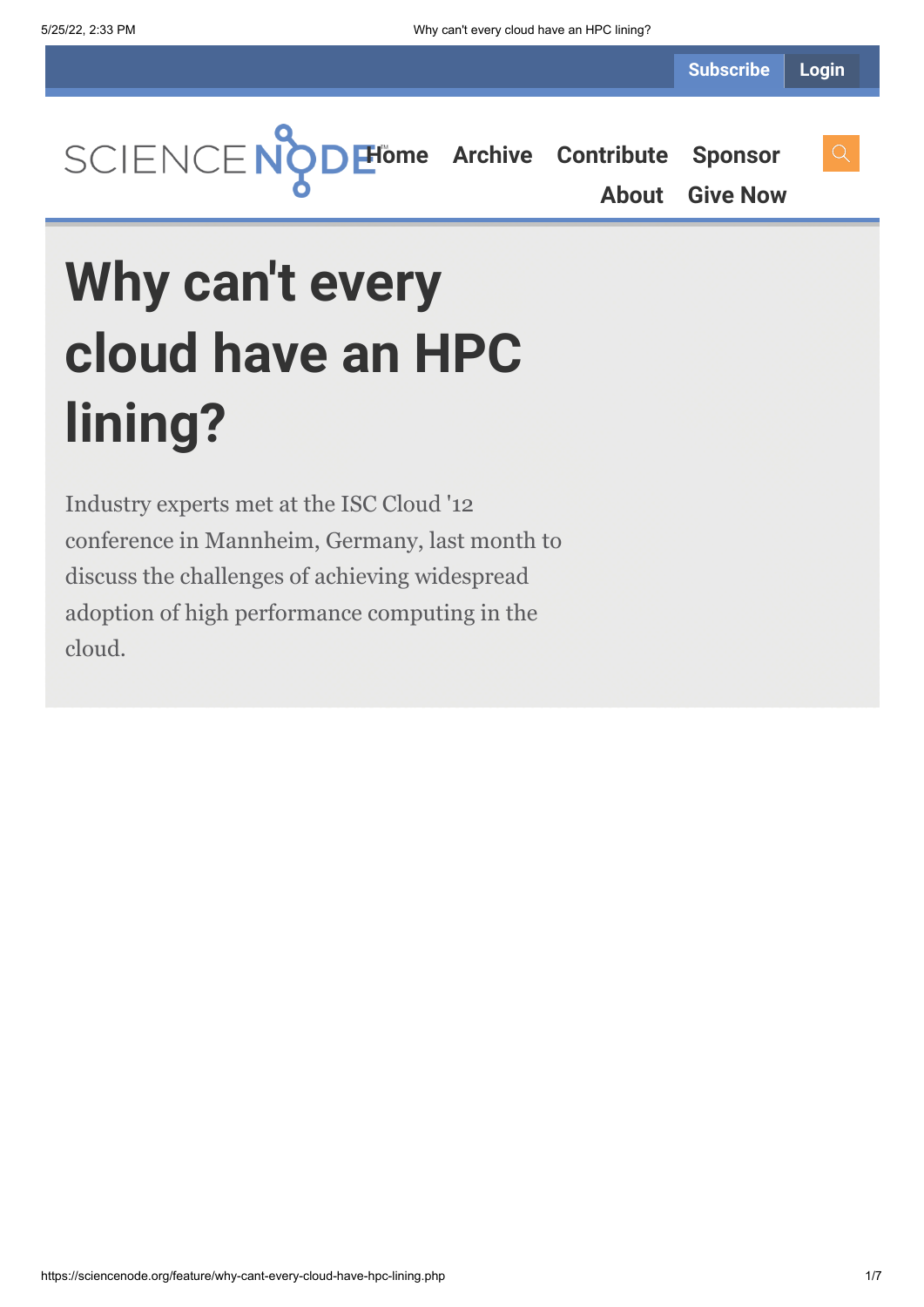

HPC and the cloud. It could be a match made in heaven... if some key barriers can be overcome first.

"Privacy is by far the hardest issue to tackle for cloud computing," says [Paolo Balboni](http://www.paolobalboni.eu/), scientific director of the [European Privacy Association](http://www.europeanprivacyassociation.eu/2009/default.asp) and founding partner at [ICT Legal Consulting in Milan](http://www.ictlegalconsulting.com/english/contacts.php).

Balboni was speaking during a panel discussion session on the challenges of high performance computing (HPC) in the cloud, which proved to be one of the highlights of last month's [ISC Cloud '12](http://www.isc-events.com/cloud12/) conference in Mannheim, Germany. His assessment of the situation reflects the views of the entire panel, who agreed that if scientific research institutions and small-to-medium-sized enterprises (SMEs) are to embrace HPC in the cloud on a large scale, there are still major privacy-related issues which first need to be overcome.

[Giles Hogben, European research director for The](https://cloudsecurityalliance.org/) Cloud Security Alliance, was also on the panel. He says: "If we want to see not just big science

### **Posted on OCT 3 2012 8:20AM**



**[Andrew Purcell](https://sciencenode.org/author/andrew-purcell.php)** European editor

**Share this story**



## **Republish**

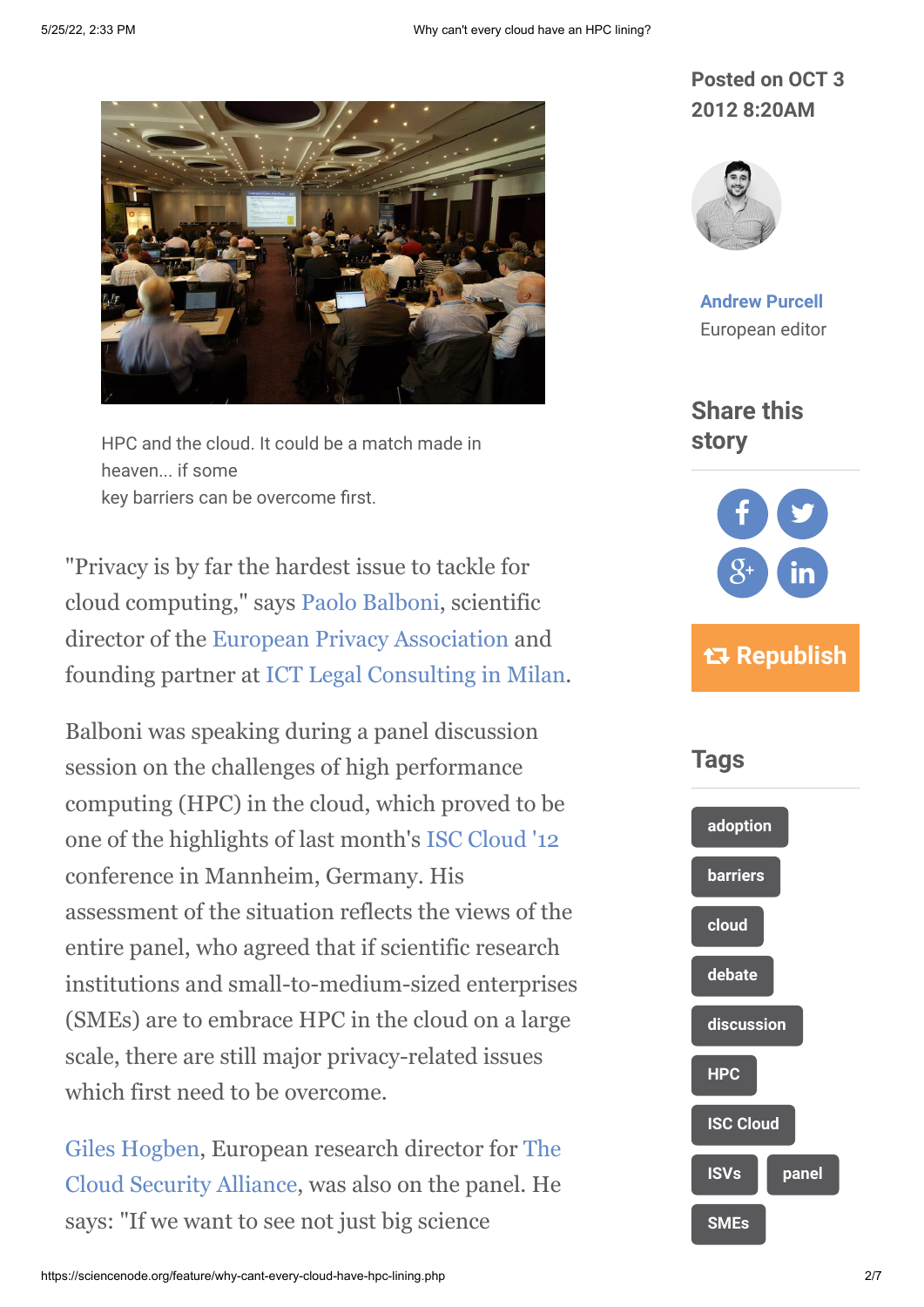organizations, but also SMEs and people who are developing commercial intellectual property (IP) in the cloud, security and trust are going to be two of the most important factors."

"One of the biggest barriers for SMEs is that their IP has to be stored in a trustworthy environment," he adds. "It's very likely that you will have a working environment where you crunch your data and then an external data hub on your network. You need to be able to segregate the two in case you're processing highly sensitive scientific data."

Hogben highlights in particular the privacy issues surrounding organizations which deal with highly sensitive data, such as genome-sequencing labs: "You need to make sure that once you've used the physical resources, such as hard disk storage, that the next customer isn't going to be able to run some fancy algorithm on the disk and then actually see your data. You need a secure way of deleting, deprovisioning and even destroying hardware at the end of its life-cycle."

However, even if these technical difficulties are successfully overcome, there's still a legal minefield to negotiate before data privacy can be crossed off the list of potential barriers to HPC in the cloud, as Balboni explains: "If you are running an online business, there is no 100% compliance with the law… the technology is moving much faster than the regulation."

"On the other hand, you need to be very careful," Balboni warns. "If you look into sanctions which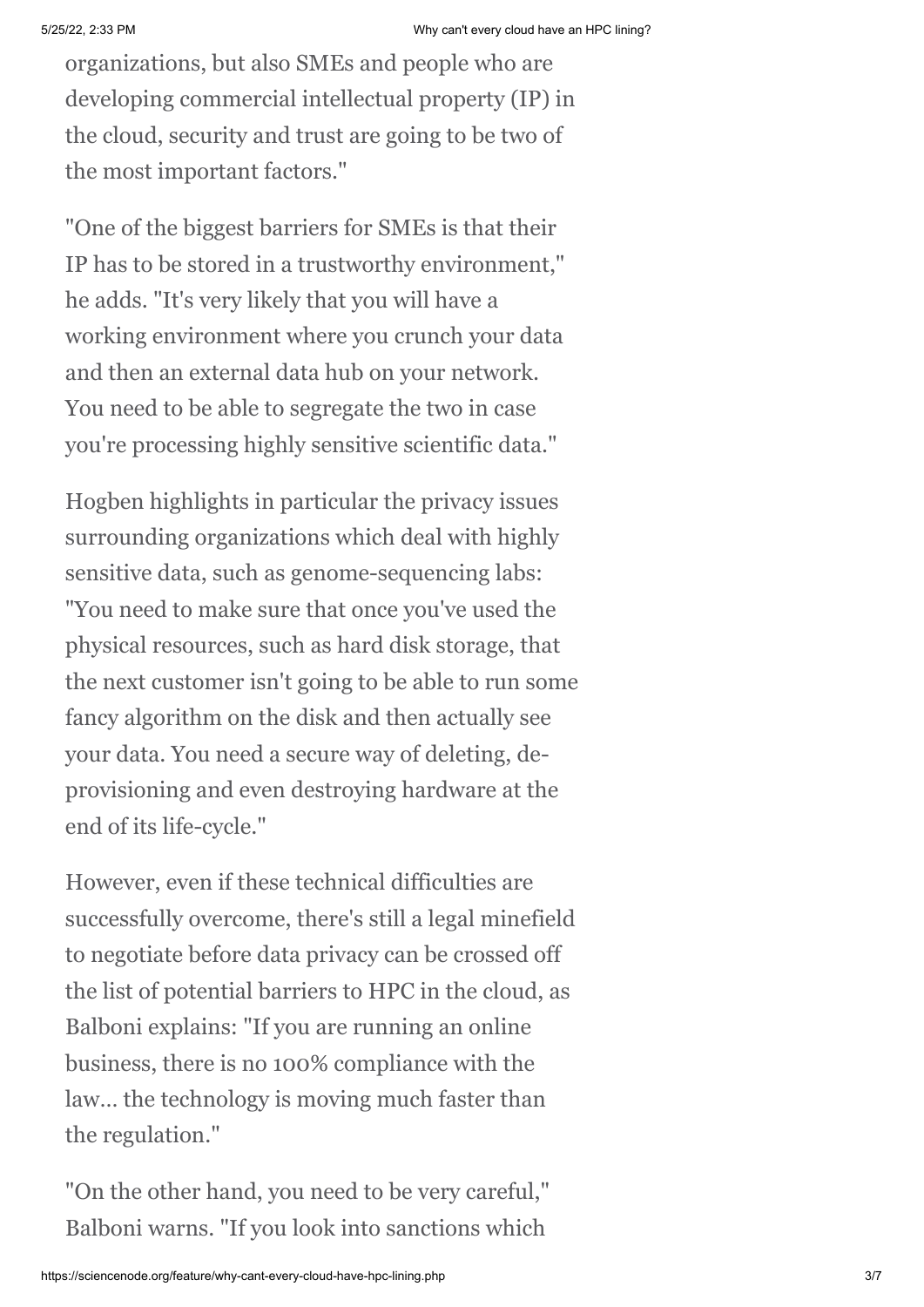have been issued by local data protection authorities, these have generally been pretty high. In the [EU Data Protection Directive](http://eur-lex.europa.eu/LexUriServ/LexUriServ.do?uri=CELEX:31995L0046:en:NOT) there is a clause that actually states that sanctions can go up to 2% of the worldwide revenue of the corporation. So, I think you should be pretty careful when it comes to compliance with data protection law."



A large part of the difficulty, Balboni explains, comes from

Is the t-shirt right?

attempting to comply with the patchwork of national privacy laws which exists across individual EU member states. "It's a real challenge for cloud service providers who want to offer services throughout the European Union. I think that nowadays the big issue for multinational companies with branches in different EU member states is to comply with data security and protection laws across individual countries. To me this seems absurd, since we have the common market." Nevertheless, Balboni is optimistic that EU-wide legislation could be passed as early as 2014 to set out common ground for data protection and security across member states, thus going a significant way to solving this particular issue.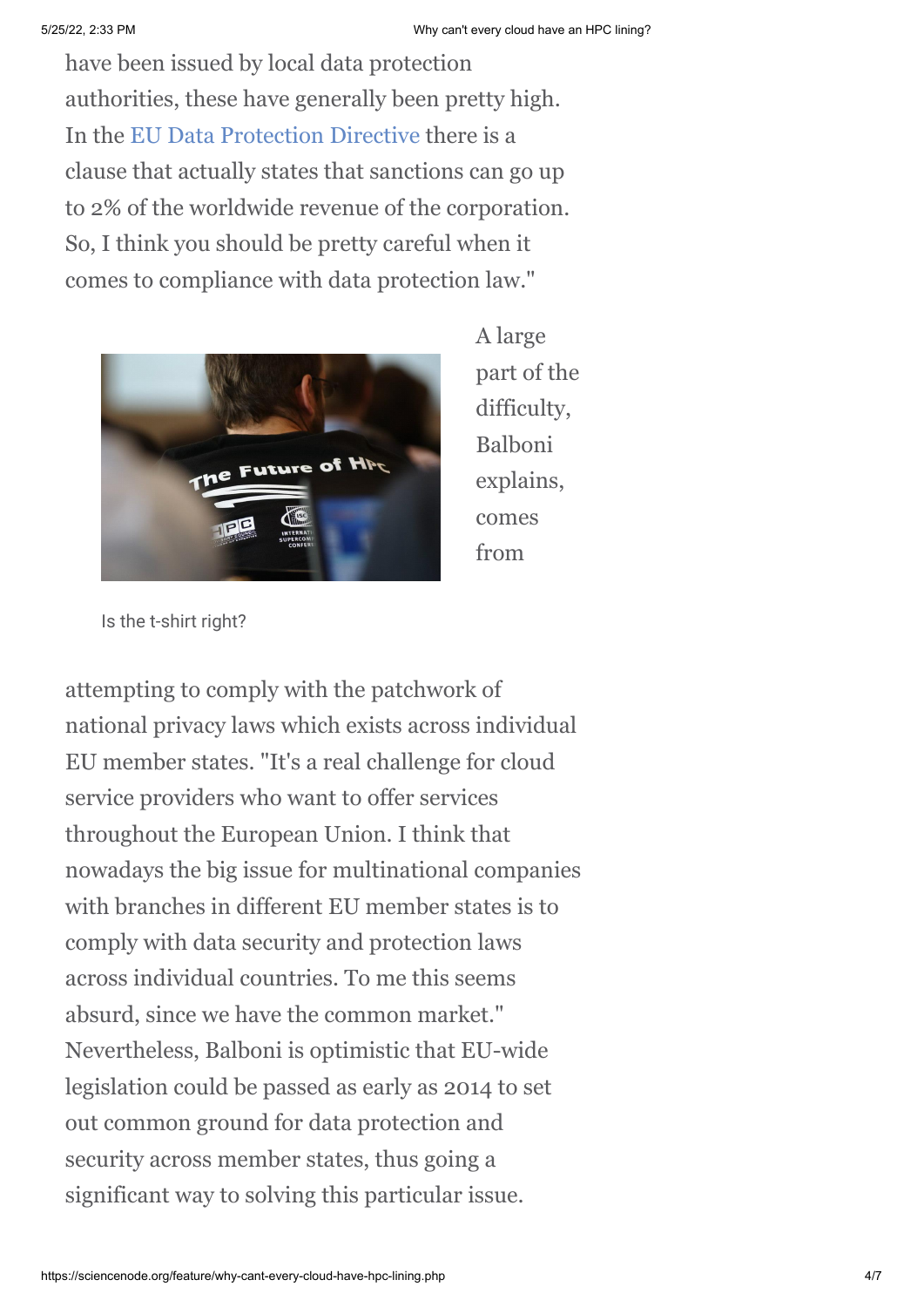Yet, data transfer between European member states isn't the only problem organizations face. Transfer of data in and out of the EU as a whole can also pose major legal challenges. "You need to read in the cloud service agreement whether your data will be transferred outside the European Economic Area," says Balboni. The general principle is that a lot of sensitive data has to stay inside the European Union. In some member states, it's not even allowed for some types of data to travel beyond the national borders, such as in the UK for instance. Consequently, it's extremely important to see what the data flow is like."

"In specific sectors, like the healthcare sector, you really need to look into the data flows within the cloud, because, as a general principle, if a European organization wants to migrate healthcare-related data to the cloud, then it needs to stay within European boundaries, regardless of whether your cloud service provider is a European or a US one."

Software licensing is another legal issue which poses a major barrier to the adoption of HPC in the cloud. "The license models of independent software vendors (ISVs) are not yet adapted to the cloud environment… it's a fundamental issue," says [Wolfgang Ziegler](http://www.scai.fraunhofer.de/ueber-uns/mitarbeiter/ziegler.html) [of the Fraunhofer Institute for](http://www.scai.fraunhofer.de/en.html) Algorithms and Scientific Computing. ISVs are restricting what can be done, he argues, saying that they're bound to the current license infrastructure, because they fear a loss of income.

[Max Lemke](http://www.isc-events.com/cloud12/Program/Max-Lemke), deputy head of the unit for embedded systems and control at the European Commission,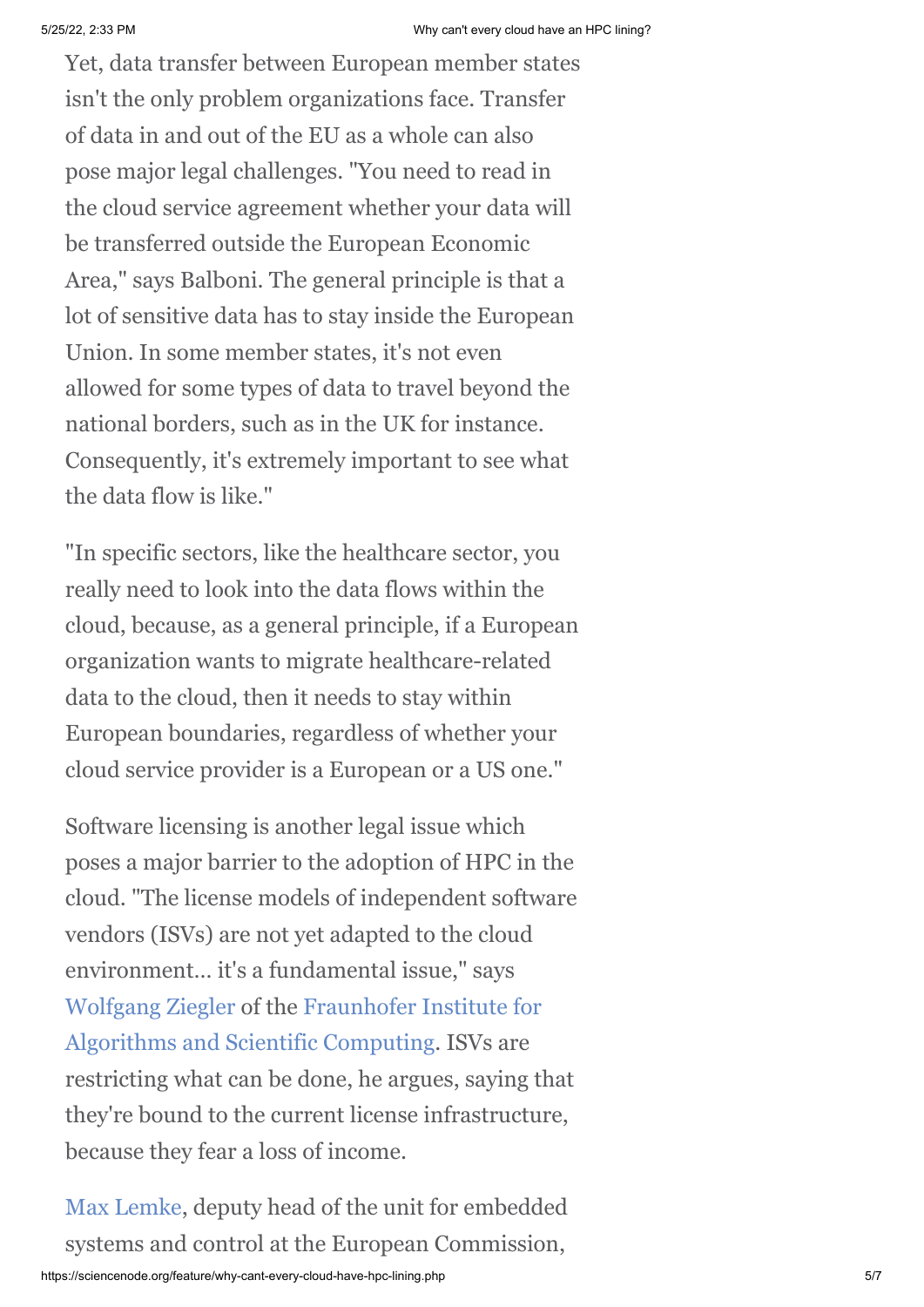agrees: "If we want to get SMEs as users, we need 'one-stop shopping' . They don't want to go to multiple providers, they want one provider who can give them everything and who they can feel safe with. That includes application licenses, dynamic access to whatever resources they need and that also includes the expertise they need to help them to use both the application software and what is underneath as well."

This need for simplicity is the real key problem in Lemke's opinion. "There's a huge number of SMEs in manufacturing and other industries that don't look into HPC or cloud because it's just too difficult for them," he warns.